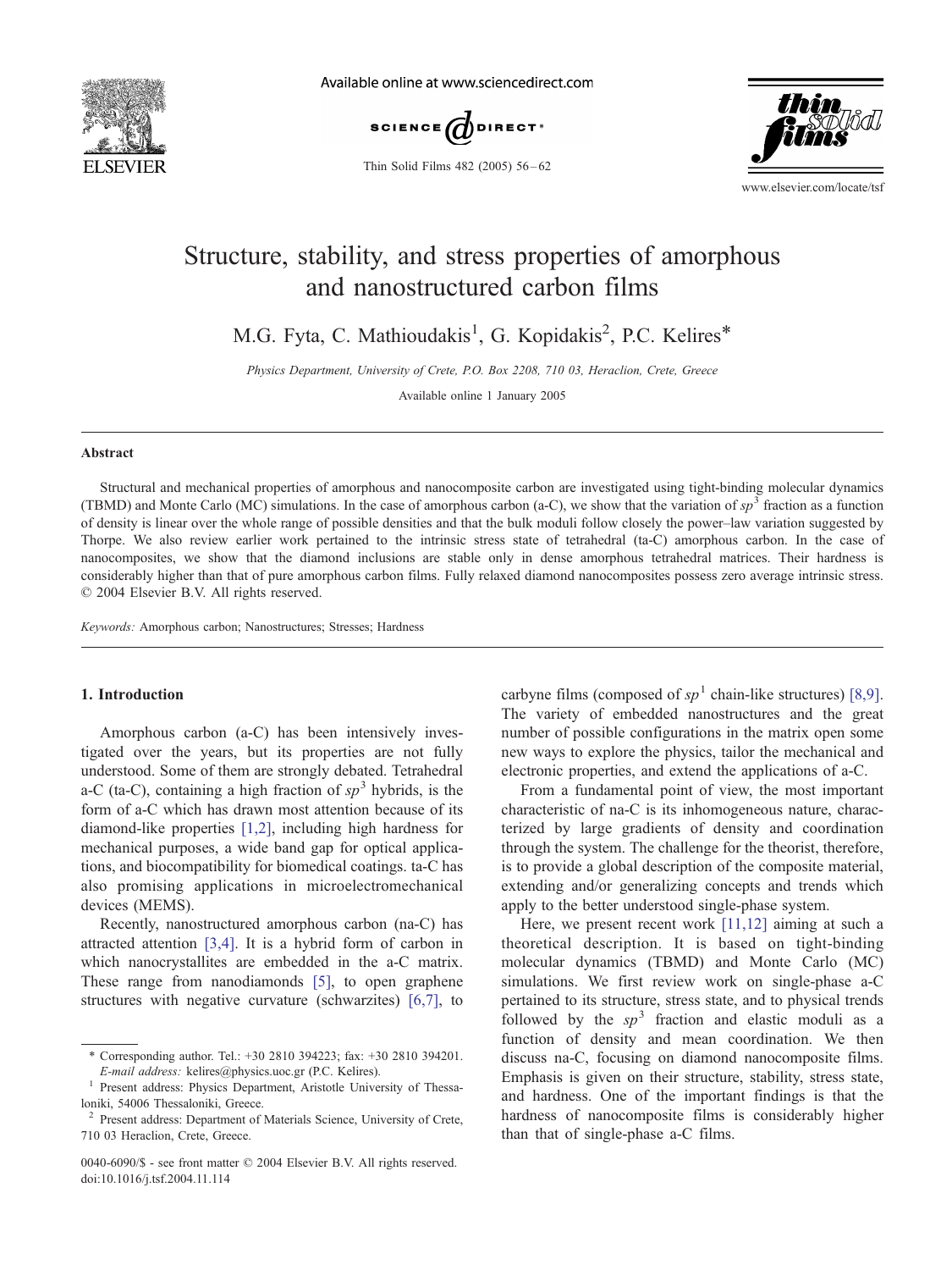# 2. Methodology

In much of the work presented here, we treat the interatomic interactions in a-C networks using the tightbinding (TB) method. This bridges the gap between classical and first-principles calculations. It is more accurate and transferable than empirical schemes, providing a quantum-mechanical description of the interactions, and it yields greater statistical precision than ab initio methods, allowing the use of larger cells.

We use the environment-dependent tight-binding (EDTB) model of Tang et al. [\[13\].](#page-6-0) This model goes beyond the traditional two-center approximation and allows the TB parameters to change according to the bonding environment. In this respect, it is a considerable improvement over the previous two-center model of Xu et al. [\[14\].](#page-6-0) Both accuracy and transferability are improved, as shown from recent successful applications [\[15\].](#page-6-0)

The TBMD simulations are carried out in the canonical  $(N, V, T)$  ensemble. T is controlled via a stochastic temperature control algorithm. The a-C networks are generated by quenching from the melt. Although not directly related to the kinetics of the growth process of a-C films, it produces generic structures associated with the equilibrium state of the films (see relevant discussion in Ref. [\[16\]\)](#page-6-0). Cubic computational cells of 216 and 512 atoms with periodic boundary conditions are used. Quenching at different durations and rates was performed to check the effect on the properties. The longer run was for 52 ps, and the rate was 226 K/ps. Two other runs lasted for 26 and 12 ps at 226 and 500 K/ps, respectively. No significant changes were found. During quenching, the volume/density of the cells was kept constant. After quenching, the density was allowed to relax by changing homogeneously the dimensions of the cells within small increments and seeking energy minimization. The minimum energy and the corresponding density and bulk modulus of each cell were determined by fitting the energy-versus-volume data to Murnaghan's equation of state [\[17\].](#page-6-0)

Diamond nanocomposite cells are generated by melting and subsequent quenching a diamond structure while keeping a certain number of atoms in the central portion of the cell frozen in their ideal crystal positions. After quenching, which produces amorphization of the surrounding matrix, the cells are thoroughly relaxed with respect to atom positions and density. Cells with varying coordination (density) of the amorphous matrix can be formed by changing the initial starting density (volume) of the diamond structure. The size (radius) of the nanocrystals is controlled by the choice of the number of the shells kept frozen during quenching. Their shape is spherical. The nanocomposite cells produced by TBMD contain 512 atoms.

The TBMD simulations are supplemented by MC simulations using larger cells of 4096 atoms to make certain investigations, such as the stability of nanocomposite films

as a function of the density of the amorphous matrix and the stress analysis, tractable. The Tersoff potential is used [\[18\].](#page-6-0)

In addition, we examine the properties of the WWW generic model [\[19,20\].](#page-6-0) This is a hypothetical model of "amorphous diamond," completely tetrahedral, constructed from the diamond lattice by a bond-switching mechanism. We relaxed its topology and density with the EDTB model. The WWW model, although hypothetical, is very useful because it provides an upper bound to the density,  $sp<sup>3</sup>$ fraction, and bulk modulus of single-phase a-C. Its properties can then be compared to the respective ones from diamond nanocomposites.

## 3. Results and discussion

## 3.1. Single-phase a-C

We first discuss the pure a-C phase, reviewing past and recent work. To examine its microstructure, let us look at two representative examples among the sequence of structures characterized by different density and  $sp<sup>3</sup>$ fraction. One for the ta-C dense phase, and the other for a low-density phase. Their networks are portrayed in [Fig. 1.](#page-2-0)

The ta-C network in panel (a) has a density of 2.99 g cm<sup>-3</sup>, it shows a clear predominance of sp<sup>3</sup> bonding (79%), and it reveals that the  $sp^2$  sites are largely clustered [\[21–23\].](#page-6-0) Clustering is present in the form of olefinic chain-like geometries. The  $sp^2$  chains are isolated and do not link (percolate) to a single spanning cluster, in agreement with ab initio work [\[23\].](#page-6-0) The driving force behind the clustering effect is stress relief. Earlier work [\[16\]](#page-6-0) addressing the issue of local rigidity in ta-C showed that clustering contributes stress relief and rigidity to the network. This depends on the degree of clustering. The larger the cluster, the higher the stress relaxation and the contribution to rigidity in the network.

The low-density network in panel (b) has a density of 1.20 g cm<sup>-3</sup> and contains only 1% of  $sp^3$  sites. It has an open structure with long chains and large rings and with numerous  $sp<sup>1</sup>$  sites (33%). This network should be typical of cluster-assembled carbon films [\[8,9\]](#page-6-0) with an amorphous  $sp^2$ character and a sizeable carbyne  $(sp^1$  chains) component. Such films have attracted attention for various applications, including field emission, catalysis, and gas absorption.

Analysis of the ring statistics in the ta-C networks reveals the existence of three- and four-membered rings (the shortest-path criterion of Franzblau [\[24\]](#page-6-0) was used to define the ring sizes). This is the first tight-binding model which predicts three-membered rings in ta-C, in agreement with ab initio MD simulations [\[23\]](#page-6-0) using the Car-Parrinello method. The five-membered rings are slightly more numerous than the six-membered rings and significantly more numerous than the seven-membered ones.

The issue of intrinsic stress and its association to  $sp<sup>3</sup>$ bonding in ta-C films has been strongly debated over the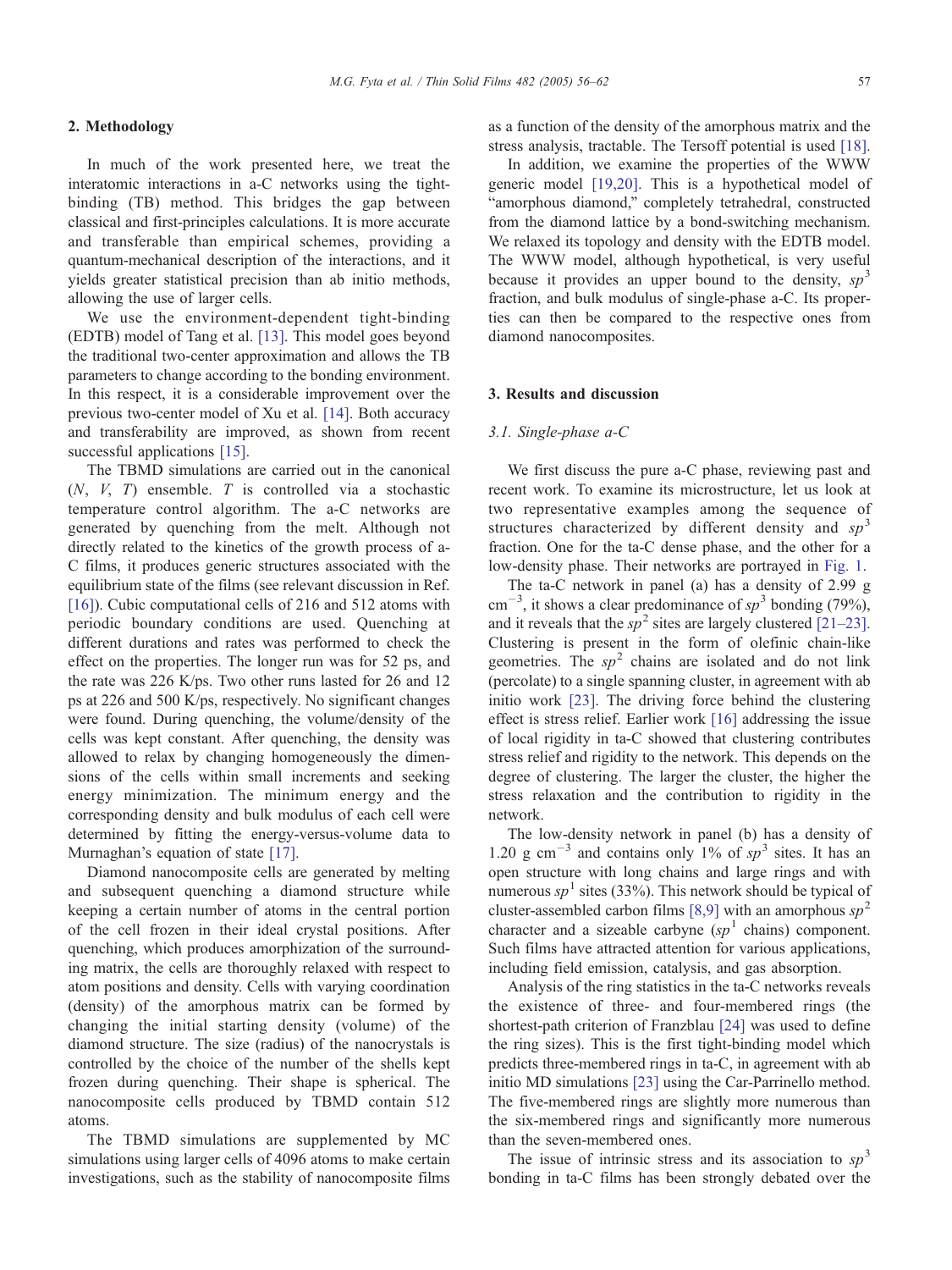<span id="page-2-0"></span>

Fig. 1. Ball and stick models of representative a-C structures. (a) A ta-C network with a density of 2.99 g cm<sup>-3</sup> and 79% sp<sup>3</sup> sites. (b) A low-density network (1.2 g cm<sup>-3</sup>) with 66% sp<sup>2</sup> sites and 33% sp<sup>1</sup> sites. Open, dark, and shaded spheres denote  $sp^3$ ,  $sp^2$ , and  $sp^1$  sites, respectively.

years. We have now reached at a rather clear picture of this issue. We summarize here the important points. Work by McKenzie [\[25\]](#page-6-0) proposed that the compressive stress in ta-C is produced by the energy of ion bombardment in the deposition process, which gives rise to local compression, accompanied by the shallow implantation of incoming atoms. This model considers the compressive stress as the causative factor for the formation of  $sp^3$  sites and supports the idea of a transition from an  $sp^2$ -rich to an  $sp^3$ -rich phase at a critical value of the average compressive stress (about 4–5 GPa) which stabilizes the  $sp<sup>3</sup>$  bonding.

While this scenario cannot be ruled out for as-grown films, it fails to describe the stress state of postgrowth annealed/relaxed films. It has now become apparent, after a series of theoretical works by Kelires [\[16,26,27\]](#page-6-0) and thermal annealing experiments [\[28–31\],](#page-6-0) that the intrinsic stress is not a crucial factor for the stabilization of  $sp^3$  bonding. A critical average compressive stress necessary to sustain a high fraction of  $sp^3$  sites, as required by the McKenzie's model, does not exist. This conclusion is borne out of the local atomic stress model of Kelires [\[26\],](#page-6-0) which proposes that the average intrinsic stress of relaxed ta-C films can be zero, while stress at the atomic level can be finite and substantial. It further says that the favored stress state of  $sp<sup>3</sup>$ sites is compression, while that of  $sp^2$  sites is tension, the latter playing the role of relieving stress in the network.

According to the local stress model, the as-grown highly strained and  $sp^3$ -rich ta-C films are in a metastable state with respect to the relaxed stress-free and still  $sp^3$ -rich "quasiequilibrium" ta-C structures (true equilibrium structures are the graphite-like  $sp^2$ -rich films). The as-grown films possess high intrinsic stress because the stressed nonequilibrium local structures are frozen-in during deposition, but the network at the low deposition temperatures does not acquire enough energy, or it is very slow at typical times in the laboratory, to overcome the potential barrier between the two states and relax the excessive stress. Postgrowth thermal annealing at moderate T's has proved to be a very efficient mechanism for providing the necessary energy in ta-C films to reach their quasiequilibrium stressfree state. The stress relief can be achieved with minimal structural modifications [\[29,32\],](#page-6-0) without reducing the  $sp<sup>3</sup>$ fraction. However, further annealing above  $\sim$ 1200 K transforms ta-C into the graphite-like  $sp^2$ -rich phase.

Another issue which is still unclear regards the variation of  $s p<sup>3</sup>$  fraction or, equivalently, of mean coordination  $\bar{z}$  with density. The basic question underlying this issue is whether there is a linear relationship between these two quantities. We have recently carried out an extensive investigation [\[12\]](#page-6-0) of this issue through the entire range of densities relevant to a-C using the TBMD method. Several networks have been generated at various quenching rates, providing sufficient statistics to reach a definite conclusion. We also compare to the WWW network relaxed with the EDTB model.

The variation of  $sp<sup>3</sup>$  fraction with density is shown in Fig. 2 (hybrid fractions are extracted by counting neighbors



Fig. 2. The variation of  $sp^3$  fraction as a function of density in a-C networks (.). Line is a linear fit to the points. Also given are the corresponding calculated quantities for the WWW model  $\Diamond$  and diamond  $\Diamond$ ).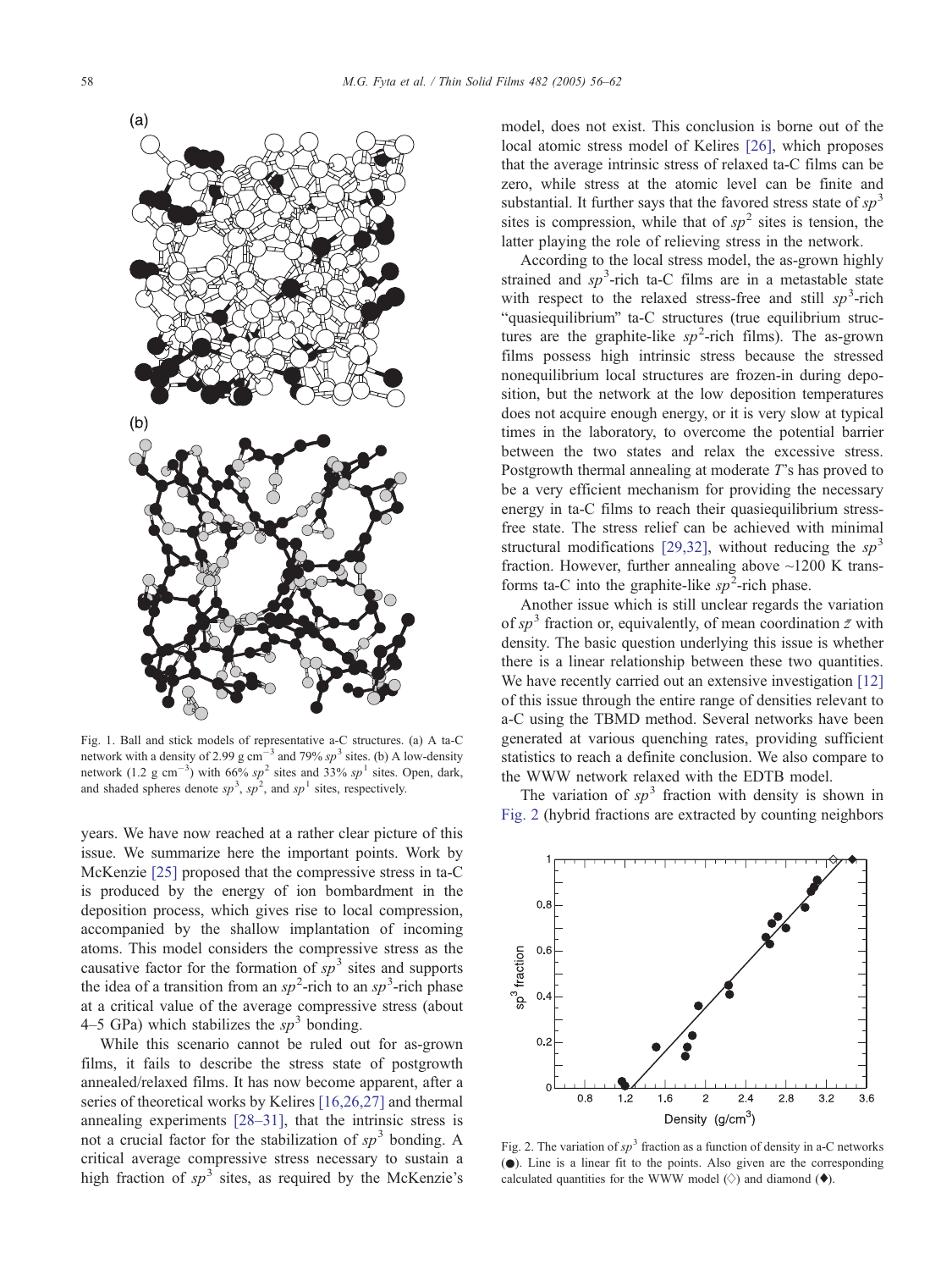within and up to the first minimum of the pair distribution functions, not shown). Without any doubt, the variation is linear through the entire range of possible densities. A linear fit to the points gives

$$
\rho(g/cm^3) = 1.27 + 2.08 \ (sp^3 \text{ fraction}). \tag{1}
$$

Eq. (1) predicts the minimum density required to sustain sp<sup>3</sup> bonding in a-C to be ~1.3 g cm<sup>-3</sup>. The sp<sup>3</sup> sites are needed in such low-density networks as linking geometries between the main  $sp^2$  and  $sp^1$  components. For 100%  $sp^3$ bonding, the corresponding density is  $3.35$  g cm<sup>-3</sup>. This is slightly higher than the density of the WWW network but still less than diamond's by  $\sim$ 3%. We conclude that this is the upper limit in the possible densities of ta-C. The highest densities for ta-C reported until now by experiment are less than 3.3 g  $\text{cm}^{-3}$ .

Unfortunately, experimental results do not provide a clear picture of this issue. Different growth and characterization techniques give sets of data which show a linear variation within the respective set but not when viewed all together (a thorough discussion of this point is given in Ref. [\[12\]\)](#page-6-0). Very good agreement between theory and experiment holds for the ta-C region, i.e., for densities higher than  $\sim$ 2.8 g cm<sup>-3</sup>. At lower densities, experimental points scatter from method to method. For example, data extracted from samples prepared by filtered cathodic vacuum arc (FCVA) deposition [\[33,34\]](#page-6-0) differ from data extracted from samples prepared by magnetron sputtering (MS) [\[35\].](#page-6-0) A linear fit over the FCVA data was carried out by Ferrari et al. [\[34\],](#page-6-0) yielding  $\rho$  (g cm<sup>3</sup>)=1.92+1.37 (sp<sup>3</sup> fraction). This gives a density of  $\sim$ 3.3 g cm<sup>-3</sup> for 100%  $sp^3$  content, in good agreement with our upper limiting value, but the lower limit at 1.92 g  $cm^{-3}$  is higher than ours, suggesting that  $sp<sup>3</sup>$  hybrids are absent in networks with lower densities. This cannot explain reports of  $sp^3$  sites in low-density carbyne films [\[8,9\].](#page-6-0) Note, however, that there are uncertainties in the measurements, usually by EELS, of the  $sp<sup>3</sup>$  content in such films.

An equally interesting physical trend in a-C is the variation of elastic moduli as a function of mean coordination. We seek to find simple formulas able to predict the hardness and related properties for any given network over the entire range of densities.

Thorpe et al. [\[36,37\]](#page-6-0) suggested that the elastic moduli of bond-depleted crystalline diamond lattices and of bonddepleted "amorphous diamond" networks (WWW model) follow a power–law behavior  $c \sim (z - \bar{z}_f)^v$ , with the exponent taking the value  $1.5 \pm 0.2$ . This mean-field equation is characteristic of percolation theory and describes the contributions to rigidity from the local components of the system as they connect to each other. The critical coordination  $\bar{z}_f$  = 2.4 denotes the transition from rigid to floppy behavior and comes out of the constraint-counting model of Phillips [\[38\]](#page-6-0) and Thorpe [\[39\].](#page-6-0)

We examined whether more realistic a-C networks can be described by the constraint-counting model and if their moduli exhibit a power–law behavior. For this, we used the cells generated by TBMD simulations and the EDTB model. As a representative quantity, we calculated the equilibrium bulk modulus  $B_{eq}$ . The results for  $B_{eq}$  for several networks as a function of  $\bar{z}$  are given in Fig. 3. Also included in this figure is the computed  $B_{eq}$  for diamond (428 GPa) and for the WWW model (361 GPa). The latter value coincides with that calculated with the Tersoff potential for WWW  $[16,26,40]$ . The computed data can be fitted to the power– law relation

$$
B_{\text{eq}} = B_0 \left( \frac{\bar{z} - \bar{z}_f}{\bar{z}_0 - \bar{z}_f} \right)^{\nu},\tag{2}
$$

where  $B_0$  is the bulk modulus of the fully tetrahedral amorphous network, for which  $\bar{z}_0$ =4.0. Letting all fitting parameters in Eq. (2) free, we obtain  $B_0$ =361 GPa, which is exactly the computed value for WWW,  $\bar{z}_f = 2.25$ , and  $v=1.6$ (for a measure of the quality of the fit:  $R^2 = 0.9907$ ). If we fix v to be 1.5 ( $R^2$ =0.9906), we get 2.33 for  $\bar{z}_f$ , and if we fix  $\bar{z}_f$ to be 2.4  $(R^2=0.9904)$ , we get 1.4 for v. We thus conclude that the variation confirms the constraint-counting theory of Phillips and Thorpe, with a critical coordination close to 2.4, and it has a power–law behavior with a scaling exponent  $v=1.5\pm0.1$ . For convenience, let us use  $v=1.5$ , so the modulus obeys the relation

$$
B_{\text{eq}} = 167.3(\bar{z} - 2.33)^{1.5}.\tag{3}
$$

Our theory also predicts that "amorphous diamond" is softer than diamond by  $\sim$ 10%.

Comparison of these results with experimental moduli derived from surface acoustic waves (SAW) [\[41\]](#page-6-0) and surface Brillouin scattering (SBS) [\[42\]](#page-6-0) measurements is very good, especially in the ta-C region. For example, the computed modulus for  $\bar{z} \approx 3.9$  equals ~330 GPa and nearly coincides with the SBS data. The agreement is less good at lower coordinations, where a fit to experimental points

Fig. 3. The variation of computed bulk moduli  $\left( \bullet \right)$  of a-C networks as a function of the mean coordination  $\bar{z}$ . O stands for the WWW model, and  $\diamondsuit$ stands for diamond.

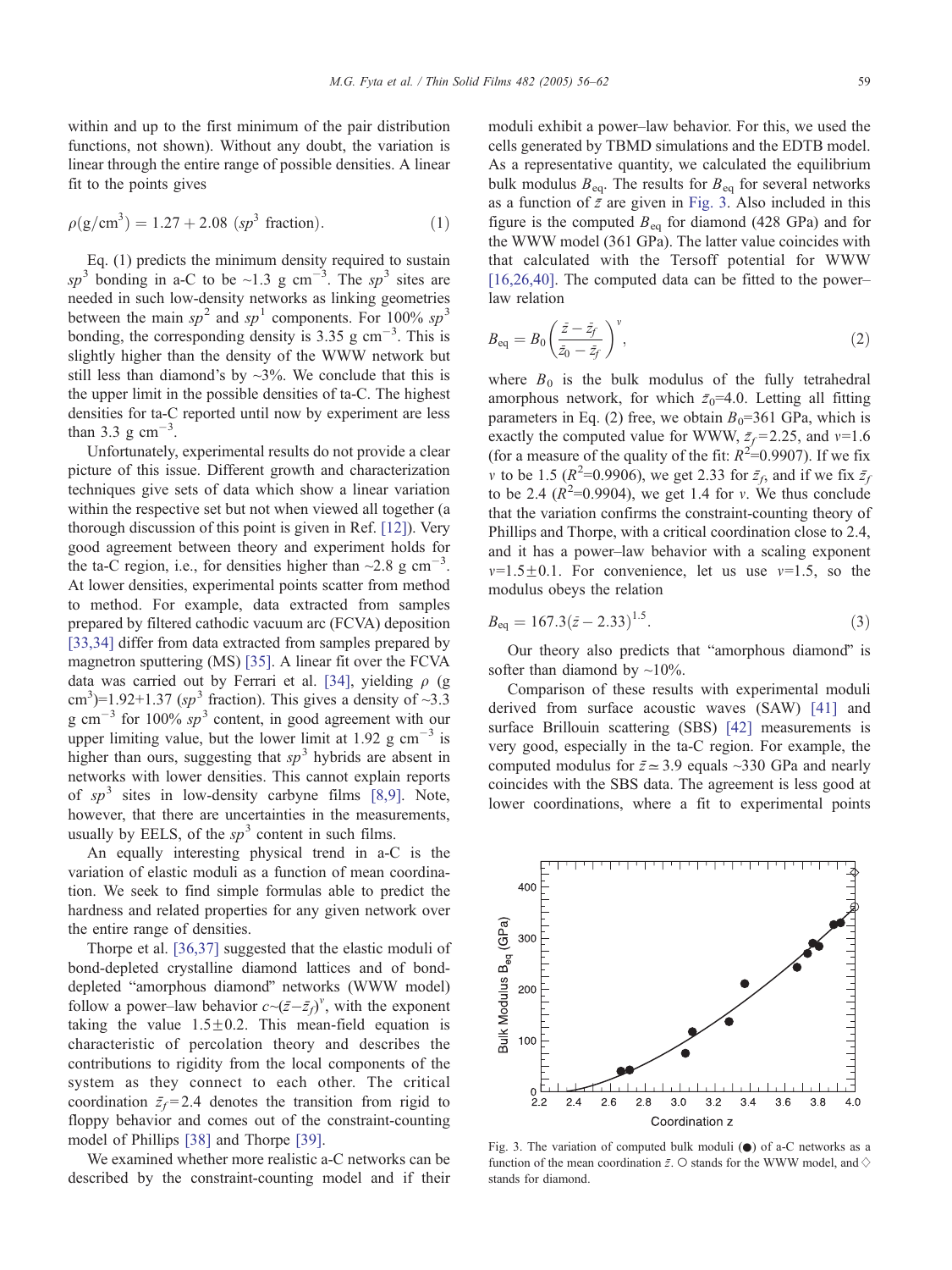<span id="page-4-0"></span>

Fig. 4. Ball and stick model of a diamond nanocomposite network. The nanodiamond with a diameter of 12.5  $\AA$  is positioned in the center. Part of its neighboring images is also shown. The embedding a-C matrix has a density of 3  $g \text{ cm}^{-3}$ . Shaded spheres denote atoms in the nanodiamond. Open (filled) spheres show  $sp^3$  ( $sp^2$ ) atoms in the matrix.

[\[1,12\]](#page-6-0) extrapolates to  $\bar{z}_f = 2.6$ , higher than the constraintcounting prediction.

#### 3.2. Diamond nanocomposite films

Diamond nanocomposites consist of diamond nanocrystals embedded in an a-C matrix [\[5\].](#page-6-0) They are produced by chemical vapor deposition (CVD) via a multistage process [\[5\],](#page-6-0) and they differ from pure nanodiamond films with no a-C component [\[43\].](#page-6-0) All diamond nanocomposite films reported until now contain a hydrogenated a-C matrix. Recently, nanodiamonds in pure a-C have been successfully grown [\[44\]](#page-6-0). Their structure, either with or without H, is rather well known experimentally, but their stability and most of their properties, including mechanical, are not yet understood.

A first step towards a theoretical description of these films was done recently in our group [\[11\].](#page-6-0) We summarize here the most important findings of this investigation based on MC simulations with the Tersoff potential, and we also provide supplementary new results from TBMD simulations using the EDTB model.

A representative diamond nanocomposite network, generated by TBMD, is portrayed in Fig. 4. It shows a spherical diamond nanocrystal, whose diameter is  $12.5 \text{ Å}$ , positioned in the middle of the cell and surrounded by the a-C matrix. Part of the image cells due to the periodic boundary conditions are also shown. This would correspond to an ideal case with a homogeneous dense dispersion of crystallites of equal size in the matrix at regularly ordered positions. The nanodiamond volume fraction is 31%. The

density of the a-C matrix  $\rho_{am}$  is 3 g cm<sup>-3</sup>, and its mean coordination  $\bar{z}_{am}$  is 3.8. The size of the diamond crystallite is smaller than seen experimentally, but the overall structure captures the essential features of CVD-grown nanocomposite films, especially the nonhydrogenated ones.

A crucial issue is the stability of the diamonds as a function of the coordination/density of the embedding medium. This extensive investigation required the analysis of many composite structures, and it was done through MC simulations using larger cells (4096 atoms) [\[11\].](#page-6-0) The quantity of interest is the formation energy of a nanocrystal  $E_{\text{form}}$ , which can describe the interaction of the embedded configuration with the host. It is defined as

$$
E_{\text{form}} = E_{\text{total}} - N_a E_a - N_c E_c,\tag{4}
$$

where  $E_{total}$  is the total cohesive energy of the composite system (amorphous matrix plus nanocrystal) calculated directly from the simulation,  $E_c$  is the cohesive energy per atom of the respective crystalline phase,  $N_c$  is the number of atoms in the nanocrystal,  $N_a$  is the number of atoms in the amorphous matrix, and  $E_a$  is the cohesive energy per atom of the pure undistorted amorphous phase (without the nanocrystal) with coordination  $\bar{z}_{am}$ . A negative value of  $E_{\text{form}}$  denotes stability of the nanostructure, a positive value indicates metastability or instability.

The variation of  $E_{\text{form}}$  as a function of  $\bar{z}_{\text{am}}$  for a diamond with a fixed size embedded in several matrices is shown in Fig. 5.  $E_a$  was computed from a series of calculations on pure a-C cells (for details, see Ref. [\[11\]\)](#page-6-0). The most striking result of this analysis is that diamonds are stable in matrices with  $\bar{z}_{\text{am}}$  higher than 3.6 ( $\rho_{\text{am}} \approx 2.6$  g cm<sup>-3</sup>) and unstable or metastable depending on temperature in matrices with lower densities. This nicely explains experimental results from different laboratories indicating that diamond nanocrystals precipitate in a dense a-C matrix [\[5,44\].](#page-6-0)

One way of checking the stability of nanocrystals is to subject them to thermal annealing. A stable structure should be sustained in the amorphous matrix, while a metastable structure should shrink in favor of the host. Indeed, analysis



Fig. 5. Formation energies of a nanodiamond having a diameter of  $18 \text{ Å}$ embedded in several a-C matrices of different mean coordination.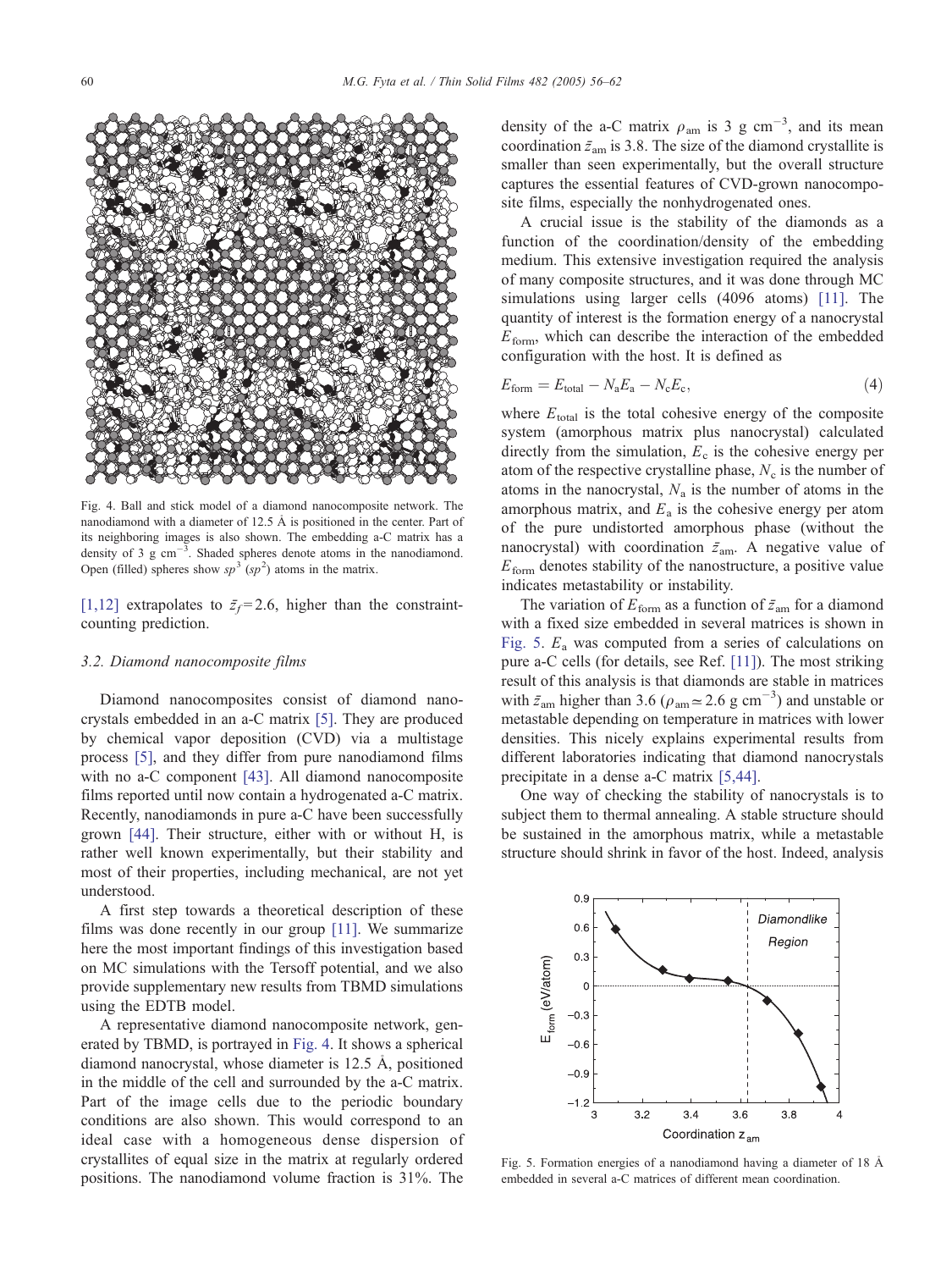fit to the points.

of the structure of diamonds annealed at high T (1500–2000 K) reveals [\[11\]](#page-6-0) that metastable nanocrystals become heavily deformed in the outer regions near the interface with the amorphous matrix. Since only a small core remains intact, this means that the diamonds extensively shrink. On the other hand, the stable nanodiamonds are only slightly deformed and retain their tetrahedral geometry.

In addition, a stable nanodiamond has, in principle, the potential to expand against the surrounding matrix, provided that the barriers for this transformation can be overcome possibly by further annealing or ion irradiation. This means that nucleation of diamond cores in a dense matrix might lead, under the appropriate experimental conditions, to a fully developed nanostructured material with large grains.

The observation that diamonds are stable only in dense matrices suggests a quantitative definition of ta-C, vaguely referred to as the form of a-C with a high fraction of  $sp<sup>3</sup>$ bonding. We can define ta-C as the form of a-C with a fraction of  $sp^3$  sites above 60%, in which diamond nanocrystals are stable (see [Fig. 5\)](#page-4-0). In other words, the predominantly tetrahedral amorphous network of ta-C is able to sustain crystalline inclusions. Networks with  $sp<sup>3</sup>$ fractions below 60% do not belong to the class of ta-C materials because they cannot be transformed into a stable nanocrystalline state.

The intrinsic stress of the diamond nanocrystals and of the whole composite material is a crucial quantity. As for pure ta-C, the average stress influences the adhesion properties of the films. The stress within the nanodiamonds is indicative of their stability in a-C matrices. To examine these issues, we calculated the stress fields in the nanocomposite cells using as a probe the tool of atomic level stresses, as in the case of single-phase amorphous carbon [\[16,26,40\].](#page-6-0) This gives us the ability to extract the stress built up in the nanodiamond and separate it from the stress in the matrix by summing up the atomic stresses over the desired region.

The first important aspect of this analysis is that, in all cases studied, the average intrinsic stress in the fully relaxed composite material is less than 1 GPa, practically zero, even in the highly tetrahedral cases. This means, as in the case of pure ta-C, that diamond nanocomposite films are able to eliminate any compressive stress generated during growth when brought into their equilibrium state perhaps by moderate thermal annealing. The stress in as-grown films has not yet been experimentally reported.

The other important finding is that the stress in the nanocrystal is always found to be tensile, while it is compressive in the matrix, yielding a net zero stress. This contrast can be explained by noting that the density of the embedding medium is lower than that of the diamond inclusions. As a result, atoms in the latter are forced to stretch their bonds to conform with the lower density of the environment.

A typical example of the stress state and its variation in a nanodiamond is shown in Fig. 6. The nanocrystal has a

Ç,  $\mathbf 0$  $\overline{c}$  $\overline{4}$  $\,$  6  $\,$ 8  $10$  $12$ r (Å) Fig. 6. Atomic stresses in a diamond nanocrystal (having a diameter of 18 Å) averaged over subsequent spherical shells of width 1.8 Å as a function of the distance from the center. The stresses are calculated at 300 K. Line is a

diameter of  $17 \text{ Å}$  and is embedded in a ta-C matrix with  $\bar{z}_{am}$ =3.9. The atomic stresses are averaged over spherical shells starting from the center and moving towards the interface. Negative values denote tensile stresses [\[26\].](#page-6-0) The stress in the core of the diamond is very small since the effect of the medium is weak, but it rises up as we move outwards, especially near the interface. This is logical. Atoms near the interface strongly feel the influence of the medium. However, the average tensile stress is low,  $\sim$  -1.5 GPa/atom, because the density gradient between the nanodiamond and the matrix is small.

Obviously, the larger the density gradient, the higher the tension felt by the inclusion. For example, when  $\bar{z}_{am}=3.84$ , the nanodiamond stress is  $-6.3$  GPa/atom, and when  $\bar{z}_{am}$ =3.75, it becomes -9 GPa/atom. This trend explains the lowering of the relative stability of diamonds as  $\bar{z}_{am}$  gets smaller ([Fig. 5\)](#page-4-0). Tension substantially increases at the outer regions of the nanodiamond, leading to deformation and eventually to amorphization and shrinking. This is remarkably evident for nanodiamonds in the region of metastability, where the intrinsic tensile stress becomes huge. For example, for a matrix with  $\bar{z}_{am}=3.3$ , the average stress in a typical nanodiamond is  $-30$  GPa/atom.

Finally, we briefly comment on the hardness of these nanocomposite materials. Their mechanical properties are not yet measured experimentally. We have preliminary results of calculations of the bulk modulus of diamond nanocomposites generated by TBMD/EDTB simulations, a typical example of which is shown in [Fig. 4.](#page-4-0) We find moduli which are considerably higher than moduli of single-phase films of the same density, as calculated using Eq. (3). For example, for a nanocomposite with a total  $\bar{z} \approx 3.75$  and a density of  $\sim$ 2.85 g cm<sup>-3</sup>, the modulus approaches 350 GPa. Eq. (4) predicts  $\sim$ 280 GPa for a pure a-C network having the same  $\bar{z}$ . This represents a drastic 25% increase in strength and opens up the possibility for even harder ta-C materials for coatings and MEMS applications. A comprehensive